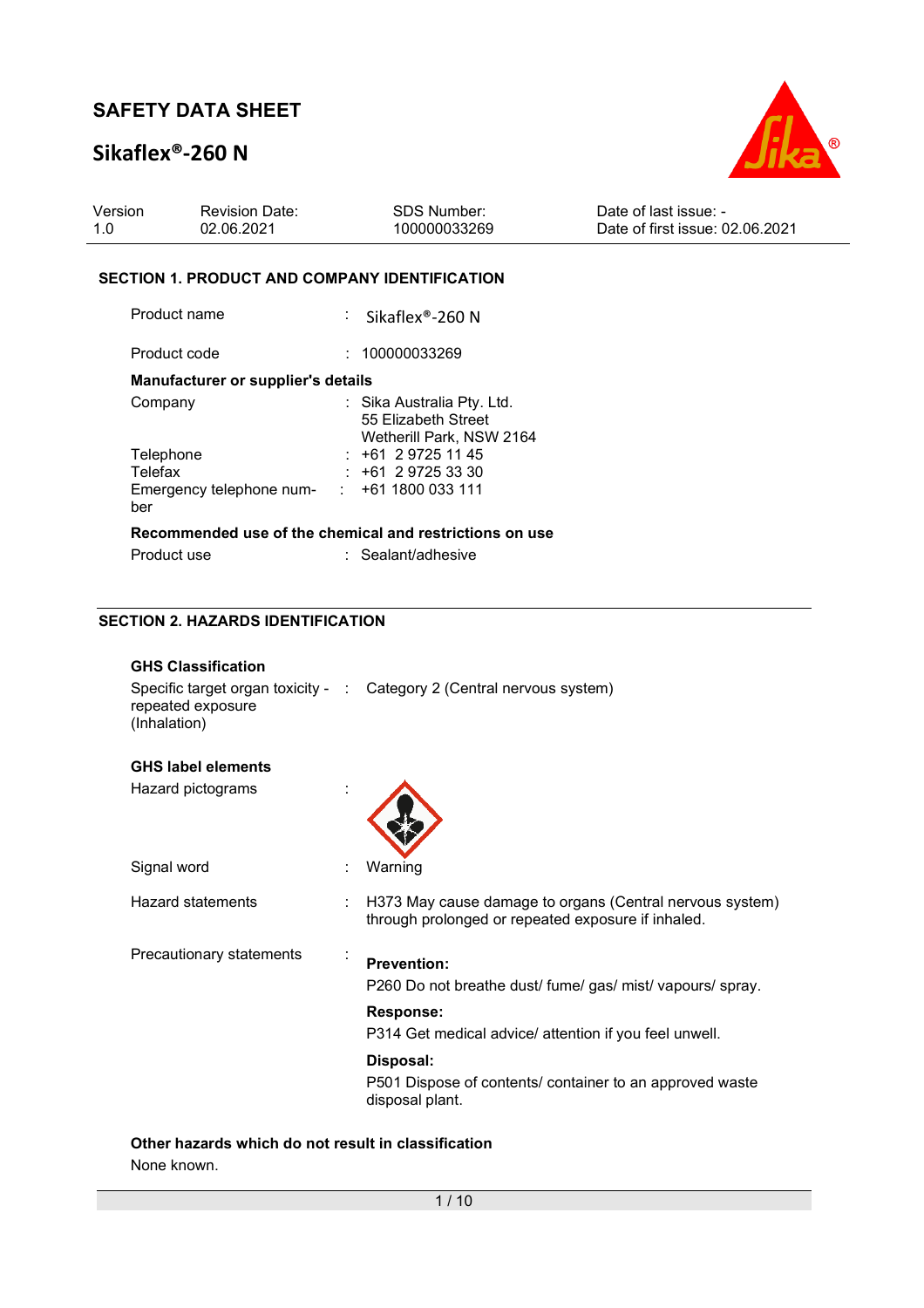### **Sikaflex®-260 N**



| Version | <b>Revision Date:</b> | SDS Number:  | Date of last issue: -           |
|---------|-----------------------|--------------|---------------------------------|
| 1.0     | 02.06.2021            | 100000033269 | Date of first issue: 02.06.2021 |

#### **SECTION 3. COMPOSITION/INFORMATION ON INGREDIENTS**

Substance / Mixture : Mixture

#### **Components**

| Chemical name                                               | CAS-No.      | Concentration (% w/w) |
|-------------------------------------------------------------|--------------|-----------------------|
| Hydrocarbons, C9-C12, n-alkanes, isoalkanes,                | 64742-82-1   | $>= 1 - 10$           |
| cyclics, aromatics (2-25%)                                  |              |                       |
| Hexamethylene-1,6-diisocyanate homopolymer                  | l 28182-81-2 | $0 - 51$              |
| 4,4'-methylenediphenyl diisocyanate                         | 101-68-8     | $0 - 51$              |
| 4,4`-Methylenediphenyl diisocyanate, oligomers   25686-28-6 |              | $0 - 51$              |

#### **SECTION 4. FIRST AID MEASURES**

| General advice                                                    |    | Move out of dangerous area.<br>Consult a physician.<br>Show this safety data sheet to the doctor in attendance.                                                                                                 |
|-------------------------------------------------------------------|----|-----------------------------------------------------------------------------------------------------------------------------------------------------------------------------------------------------------------|
| If inhaled                                                        |    | Move to fresh air.                                                                                                                                                                                              |
| In case of skin contact                                           | t. | Take off contaminated clothing and shoes immediately.<br>Wash off with soap and plenty of water.                                                                                                                |
| In case of eye contact                                            |    | Remove contact lenses.<br>Keep eye wide open while rinsing.<br>If eye irritation persists, consult a specialist.                                                                                                |
| If swallowed                                                      |    | Clean mouth with water and drink afterwards plenty of water.<br>Do not give milk or alcoholic beverages.<br>Never give anything by mouth to an unconscious person.                                              |
| Most important symptoms<br>and effects, both acute and<br>delayed | ÷  | No known significant effects or hazards.<br>See Section 11 for more detailed information on health effects<br>and symptoms.<br>May cause damage to organs through prolonged or repeated<br>exposure if inhaled. |
| Notes to physician                                                |    | Treat symptomatically.                                                                                                                                                                                          |

#### **SECTION 5. FIREFIGHTING MEASURES**

| Suitable extinguishing media         | $\mathcal{L}_{\mathcal{A}}$ | Use extinguishing measures that are appropriate to local cir-<br>cumstances and the surrounding environment. |
|--------------------------------------|-----------------------------|--------------------------------------------------------------------------------------------------------------|
| Hazardous combustion prod- :<br>ucts |                             | No hazardous combustion products are known                                                                   |
| Specific extinguishing meth-<br>ods  | $\mathcal{L}$               | Standard procedure for chemical fires.                                                                       |
| Special protective equipment :       |                             | In the event of fire, wear self-contained breathing apparatus.                                               |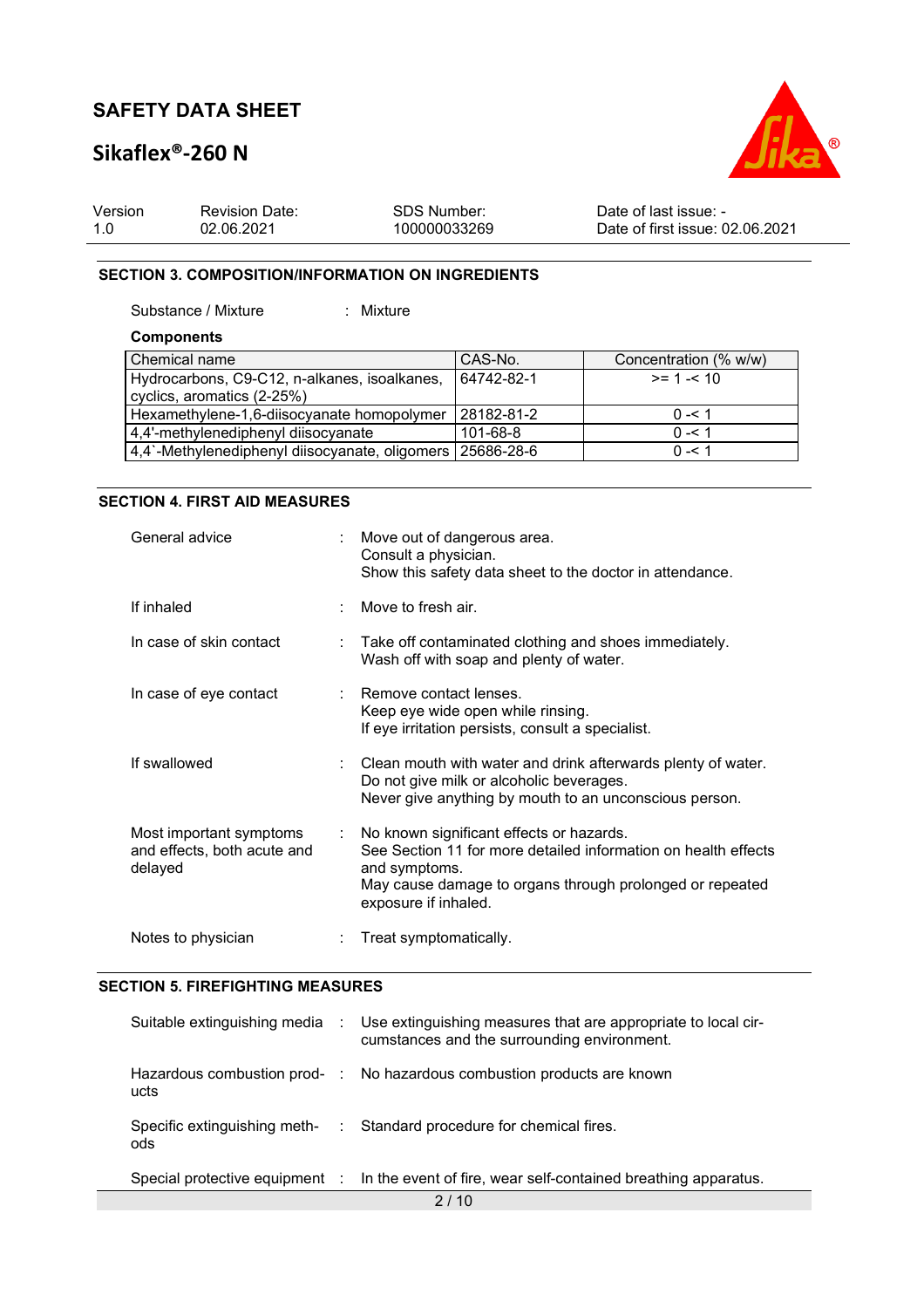## **Sikaflex®-260 N**



| Version | <b>Revision Date:</b> | <b>SDS Number:</b> | Date of last issue: -           |
|---------|-----------------------|--------------------|---------------------------------|
| 1.0     | 02.06.2021            | 100000033269       | Date of first issue: 02.06.2021 |

for firefighters

#### **SECTION 6. ACCIDENTAL RELEASE MEASURES**

| Personal precautions, protec- :<br>tive equipment and emer-<br>gency procedures | Use personal protective equipment.<br>Deny access to unprotected persons.                                                                                      |
|---------------------------------------------------------------------------------|----------------------------------------------------------------------------------------------------------------------------------------------------------------|
| Environmental precautions                                                       | : Try to prevent the material from entering drains or water<br>courses.<br>No special environmental precautions required.                                      |
| Methods and materials for<br>containment and cleaning up                        | Soak up with inert absorbent material (e.g. sand, silica gel,<br>acid binder, universal binder, sawdust).<br>Keep in suitable, closed containers for disposal. |

#### **SECTION 7. HANDLING AND STORAGE**

| fire and explosion          |    | Advice on protection against : Normal measures for preventive fire protection.                                                                                                                                                                                                   |
|-----------------------------|----|----------------------------------------------------------------------------------------------------------------------------------------------------------------------------------------------------------------------------------------------------------------------------------|
| Advice on safe handling     |    | : Avoid exceeding the given occupational exposure limits (see<br>section 8).<br>For personal protection see section 8.<br>Smoking, eating and drinking should be prohibited in the ap-<br>plication area.<br>Follow standard hygiene measures when handling chemical<br>products |
| Hygiene measures            |    | : Handle in accordance with good industrial hygiene and safety<br>practice.<br>When using do not eat or drink.<br>When using do not smoke.<br>Wash hands before breaks and at the end of workday.                                                                                |
| Conditions for safe storage | ÷. | Keep container tightly closed in a dry and well-ventilated<br>place.<br>Store in accordance with local regulations.                                                                                                                                                              |

#### **SECTION 8. EXPOSURE CONTROLS/PERSONAL PROTECTION**

#### **Components with workplace control parameters**

| Components                                                                     | CAS-No.    | Value type<br>(Form of | Control parame-<br>ters / Permissible | <b>Basis</b> |
|--------------------------------------------------------------------------------|------------|------------------------|---------------------------------------|--------------|
|                                                                                |            | exposure)              | concentration                         |              |
| Hydrocarbons, C9-C12, n-<br>alkanes, isoalkanes, cyclics,<br>aromatics (2-25%) | 64742-82-1 | TWA                    | $900 \text{ mg/m}$                    | AU OEL       |
| Hexamethylene-1,6-                                                             | 28182-81-2 | TWA                    | $0.02 \text{ mg/m}$ 3                 | AU OEL       |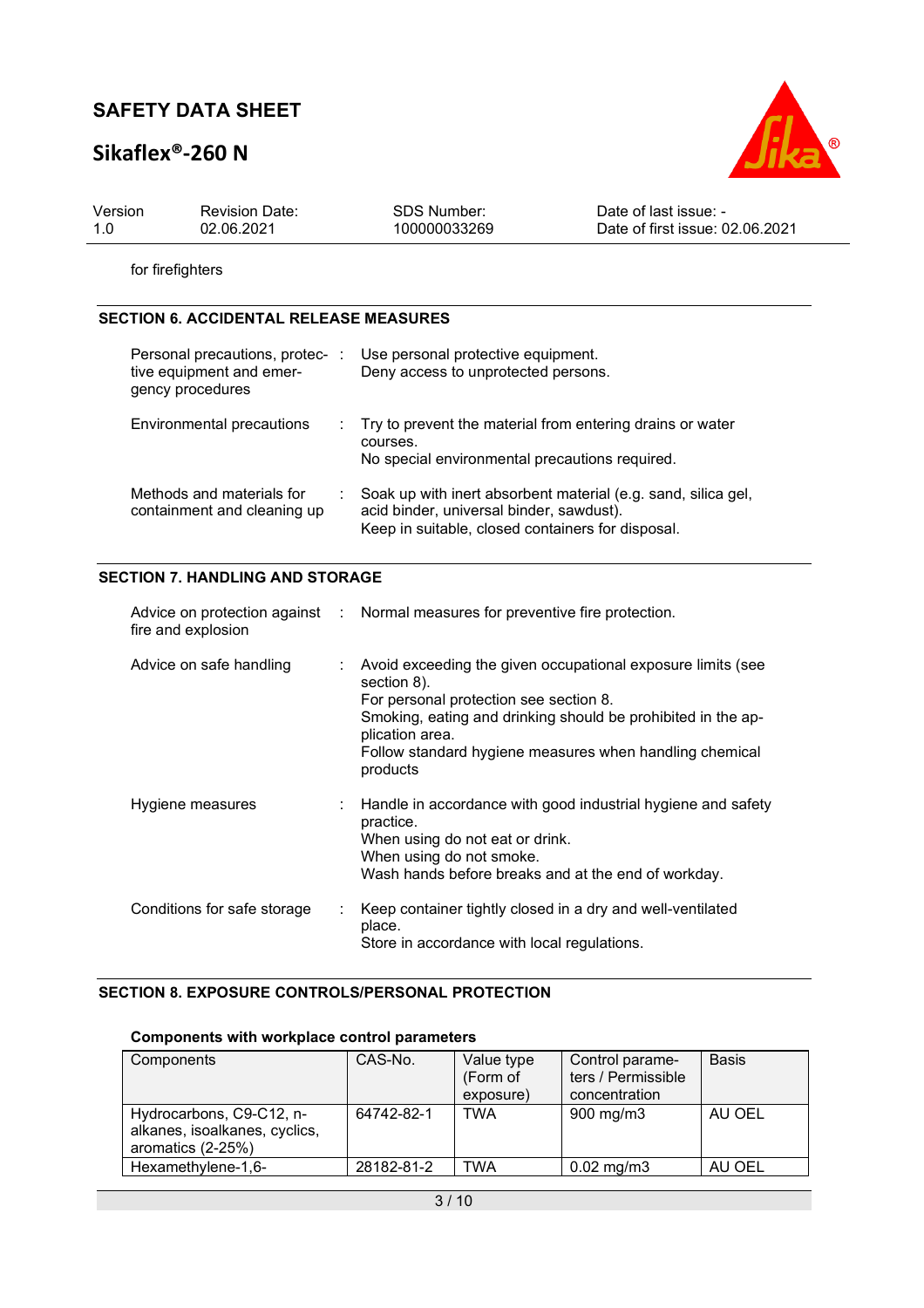# **Sikaflex®-260 N**



| Version<br>1.0 | <b>Revision Date:</b><br>02.06.2021                                                                                              |                               | <b>SDS Number:</b><br>100000033269           |                                            | Date of last issue: -<br>Date of first issue: 02.06.2021                                                                                                                                                                                    |        |  |  |
|----------------|----------------------------------------------------------------------------------------------------------------------------------|-------------------------------|----------------------------------------------|--------------------------------------------|---------------------------------------------------------------------------------------------------------------------------------------------------------------------------------------------------------------------------------------------|--------|--|--|
|                | diisocyanate homopolymer                                                                                                         |                               |                                              | Further information: Sensitiser            | (NCO)                                                                                                                                                                                                                                       |        |  |  |
|                |                                                                                                                                  |                               |                                              | <b>STEL</b>                                | $0.07$ mg/m $3$<br>(NCO)                                                                                                                                                                                                                    | AU OEL |  |  |
|                | cyanate                                                                                                                          | 4,4'-methylenediphenyl diiso- | 101-68-8                                     | <b>TWA</b>                                 | $0.02$ mg/m $3$<br>(NCO)                                                                                                                                                                                                                    | AU OEL |  |  |
|                |                                                                                                                                  |                               | cinogen, Sensitiser                          |                                            | Further information: Category 2 (Carc. 2) Suspected human car-                                                                                                                                                                              |        |  |  |
|                |                                                                                                                                  |                               |                                              | STEL                                       | $0.07$ mg/m3<br>(NCO)                                                                                                                                                                                                                       | AU OEL |  |  |
|                | cyanate, oligomers                                                                                                               | 4,4`-Methylenediphenyl diiso- | 25686-28-6                                   | <b>TWA</b>                                 | $0.02$ mg/m $3$<br>(NCO)                                                                                                                                                                                                                    | AU OEL |  |  |
|                |                                                                                                                                  |                               | cinogen, Sensitiser                          |                                            | Further information: Category 2 (Carc. 2) Suspected human car-                                                                                                                                                                              |        |  |  |
|                |                                                                                                                                  |                               |                                              | STEL                                       | $0.07$ mg/m $3$<br>(NCO)                                                                                                                                                                                                                    | AU OEL |  |  |
|                | Appropriate engineering<br>Use adequate ventilation and/or engineering controls to pre-<br>controls<br>vent exposure to vapours. |                               |                                              |                                            |                                                                                                                                                                                                                                             |        |  |  |
|                | Personal protective equipment                                                                                                    |                               |                                              |                                            |                                                                                                                                                                                                                                             |        |  |  |
|                | Respiratory protection                                                                                                           |                               |                                              | working limits of the selected respirator. | In case of inadequate ventilation wear respiratory protection.<br>Respirator selection must be based on known or anticipated<br>exposure levels, the hazards of the product and the safe                                                    |        |  |  |
|                | Hand protection                                                                                                                  | ÷                             | essary.<br>Follow AS/NZS 1337.1              | Contaminated gloves should be removed.     | Chemical-resistant, impervious gloves complying with an<br>approved standard should be worn at all times when handling<br>chemical products if a risk assessment indicates this is nec-<br>Recommended: Butyl rubber/nitrile rubber gloves. |        |  |  |
|                | Eye protection                                                                                                                   |                               | Safety glasses                               |                                            |                                                                                                                                                                                                                                             |        |  |  |
|                |                                                                                                                                  | Skin and body protection      | clothing, long trousers)<br>Follow AS 2210:3 |                                            | Protective clothing (e.g. safety shoes, long-sleeved working                                                                                                                                                                                |        |  |  |

#### **SECTION 9. PHYSICAL AND CHEMICAL PROPERTIES**

| Appearance      | ٠  | paste                                                      |
|-----------------|----|------------------------------------------------------------|
| Colour          | ÷  | black                                                      |
| Odour           | ÷. | slight                                                     |
| Odour Threshold | ÷. | No data available                                          |
| рH              | ÷. | Not applicable substance/mixture is non-soluble (in water) |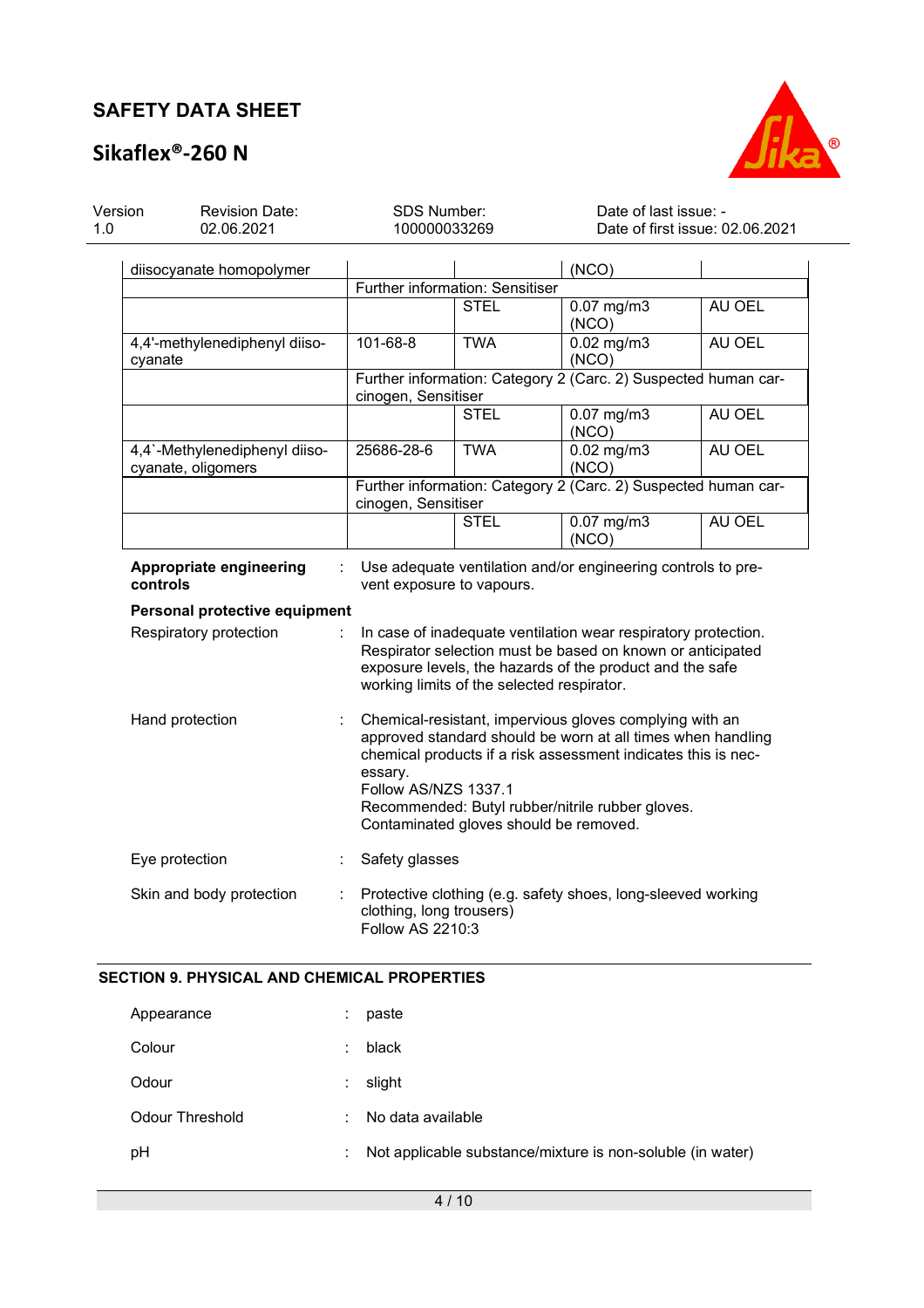# **Sikaflex®-260 N**



| Version<br>1.0 | <b>Revision Date:</b><br>02.06.2021                 |   | SDS Number:<br>100000033269                                                                                                                                        | Date of last issue: -<br>Date of first issue: 02.06.2021 |
|----------------|-----------------------------------------------------|---|--------------------------------------------------------------------------------------------------------------------------------------------------------------------|----------------------------------------------------------|
|                | Melting point/range / Freezing :<br>point           |   | No data available                                                                                                                                                  |                                                          |
|                | Boiling point/boiling range                         | ÷ | No data available                                                                                                                                                  |                                                          |
|                | Flash point                                         | ÷ | > 101 °C (214 °F)<br>(Method: closed cup)                                                                                                                          |                                                          |
|                | Evaporation rate                                    |   | No data available                                                                                                                                                  |                                                          |
|                | Flammability (solid, gas)                           |   | No data available                                                                                                                                                  |                                                          |
|                | Upper explosion limit / Upper<br>flammability limit | ÷ | No data available                                                                                                                                                  |                                                          |
|                | Lower explosion limit / Lower<br>flammability limit |   | No data available                                                                                                                                                  |                                                          |
|                | Vapour pressure                                     |   | 0.01 hPa                                                                                                                                                           |                                                          |
|                | Relative vapour density                             |   | No data available                                                                                                                                                  |                                                          |
|                | Density                                             |   | ca. 1.22 g/cm3 (20 °C (68 °F))                                                                                                                                     |                                                          |
|                | Solubility(ies)<br>Water solubility                 |   | No data available                                                                                                                                                  |                                                          |
|                | Solubility in other solvents                        | ÷ | No data available                                                                                                                                                  |                                                          |
|                | Partition coefficient: n-                           |   | No data available                                                                                                                                                  |                                                          |
|                | octanol/water<br>Auto-ignition temperature          |   | No data available                                                                                                                                                  |                                                          |
|                | Decomposition temperature                           | ÷ | No data available                                                                                                                                                  |                                                          |
|                | Viscosity<br>Viscosity, dynamic                     |   | No data available                                                                                                                                                  |                                                          |
|                | Viscosity, kinematic                                |   | $>$ 20.5 mm2/s (40 °C (104 °F))                                                                                                                                    |                                                          |
|                | <b>Explosive properties</b>                         |   | No data available                                                                                                                                                  |                                                          |
|                | Oxidizing properties                                |   | No data available                                                                                                                                                  |                                                          |
|                | Volatile organic compounds                          |   | Directive 2010/75/EU of 24 November 2010 on industrial<br>emissions (integrated pollution prevention and control)<br>Volatile organic compounds (VOC) content: 2 % |                                                          |

| Reactivity         | : No dangerous reaction known under conditions of normal use. |
|--------------------|---------------------------------------------------------------|
| Chemical stability | : The product is chemically stable.                           |
|                    | 5/10                                                          |

**SECTION 10. STABILITY AND REACTIVITY**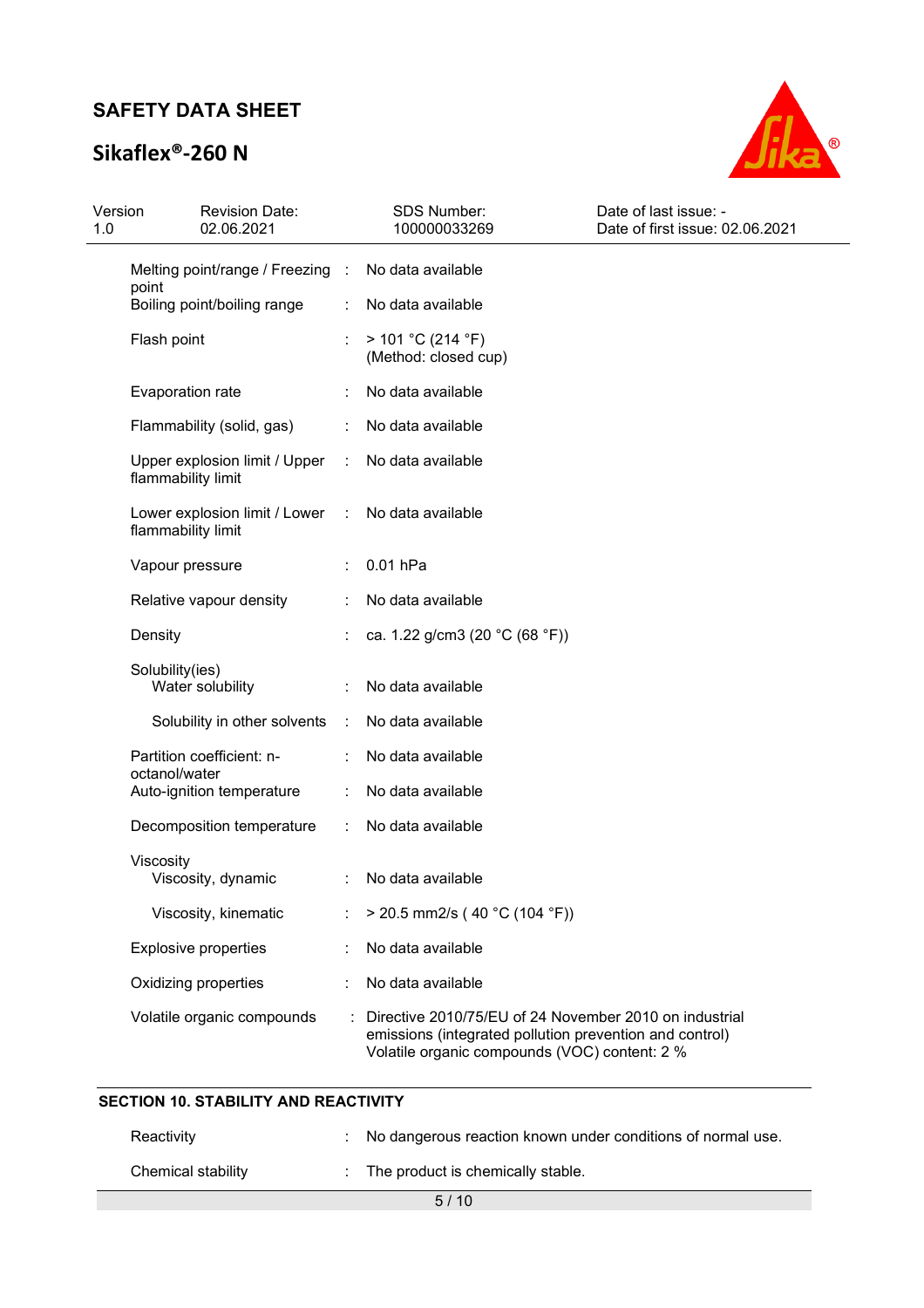# **Sikaflex®-260 N**



| Version<br>1.0 | <b>Revision Date:</b><br>02.06.2021                                                |    | <b>SDS Number:</b><br>100000033269                                                                                                | Date of last issue: -<br>Date of first issue: 02.06.2021 |
|----------------|------------------------------------------------------------------------------------|----|-----------------------------------------------------------------------------------------------------------------------------------|----------------------------------------------------------|
|                |                                                                                    |    |                                                                                                                                   |                                                          |
| tions          |                                                                                    |    | Possibility of hazardous reac- : No hazards to be specially mentioned.                                                            |                                                          |
|                | Conditions to avoid                                                                |    | No data available                                                                                                                 |                                                          |
|                | Incompatible materials                                                             |    | $:$ see section 7.                                                                                                                |                                                          |
|                | <b>SECTION 11. TOXICOLOGICAL INFORMATION</b>                                       |    |                                                                                                                                   |                                                          |
|                | <b>Acute toxicity</b><br>Not classified based on available information.            |    |                                                                                                                                   |                                                          |
|                | Components:                                                                        |    |                                                                                                                                   |                                                          |
|                | Hexamethylene-1,6-diisocyanate homopolymer:<br>Acute oral toxicity                 |    | : LD50 Oral (Rat): > 2,500 mg/kg                                                                                                  |                                                          |
|                | Acute inhalation toxicity                                                          |    | : LC50: 1.5 mg/l<br>Exposure time: 4 h<br>Test atmosphere: dust/mist<br>Method: Expert judgement                                  |                                                          |
|                | Acute dermal toxicity                                                              |    | : LD50 Dermal (Rat): $> 2,000$ mg/kg                                                                                              |                                                          |
|                | 4,4'-methylenediphenyl diisocyanate:<br>Acute oral toxicity                        | t. | LD50 Oral (Rat): > 4,700 mg/kg<br>Method: OECD Test Guideline 401                                                                 |                                                          |
|                | Acute inhalation toxicity                                                          |    | LC50: 1.5 mg/l<br>Exposure time: 4 h<br>Test atmosphere: dust/mist<br>Method: Expert judgement                                    |                                                          |
|                | 4,4`-Methylenediphenyl diisocyanate, oligomers:<br>Acute oral toxicity             |    | LD50 Oral (Rat): > 5,000 mg/kg                                                                                                    |                                                          |
|                | Acute inhalation toxicity                                                          |    | LC50: 1.5 mg/l<br>Exposure time: 4 h<br>Test atmosphere: dust/mist<br>Method: Expert judgement                                    |                                                          |
|                | Acute dermal toxicity                                                              |    | LD50 Dermal (Rabbit): > 9,400 mg/kg                                                                                               |                                                          |
|                | <b>Skin corrosion/irritation</b><br>Not classified based on available information. |    |                                                                                                                                   |                                                          |
|                | <b>Components:</b>                                                                 |    |                                                                                                                                   |                                                          |
|                | Assessment                                                                         |    | Hydrocarbons, C9-C12, n-alkanes, isoalkanes, cyclics, aromatics (2-25%):<br>Repeated exposure may cause skin dryness or cracking. |                                                          |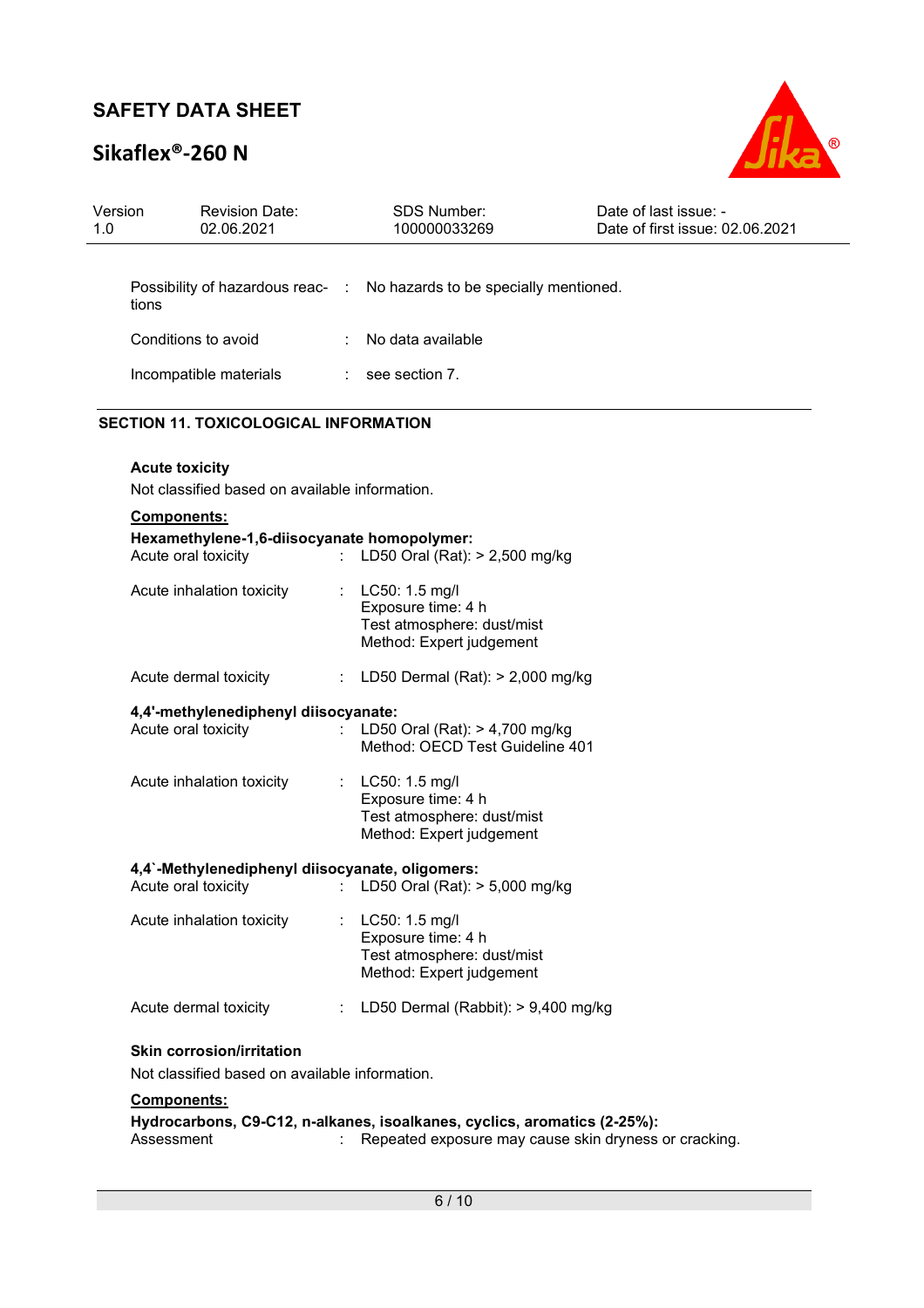# **Sikaflex®-260 N**



| Version | <b>Revision Date:</b> | SDS Number:  | Date of last issue: -           |
|---------|-----------------------|--------------|---------------------------------|
| 1.0     | 02.06.2021            | 100000033269 | Date of first issue: 02.06.2021 |
|         |                       |              |                                 |

#### **Serious eye damage/eye irritation**

Not classified based on available information.

#### **Respiratory or skin sensitisation**

#### **Skin sensitisation**

Not classified based on available information.

#### **Respiratory sensitisation**

Not classified based on available information.

#### **Chronic toxicity**

#### **Germ cell mutagenicity**

Not classified based on available information.

#### **Carcinogenicity**  Not classified based on available information.

**Reproductive toxicity**  Not classified based on available information.

#### **STOT - single exposure**

Not classified based on available information.

#### **STOT - repeated exposure**

May cause damage to organs (Central nervous system) through prolonged or repeated exposure if inhaled.

#### **Aspiration toxicity**

Not classified based on available information.

#### **SECTION 12. ECOLOGICAL INFORMATION**

#### **Ecotoxicity**

No data available

## **Persistence and degradability**

No data available

#### **Bioaccumulative potential**

No data available

#### **Mobility in soil**  No data available

#### **Other adverse effects**

#### **Product:**

| Additional ecological infor- | There is no data available for this product. |
|------------------------------|----------------------------------------------|
| mation                       |                                              |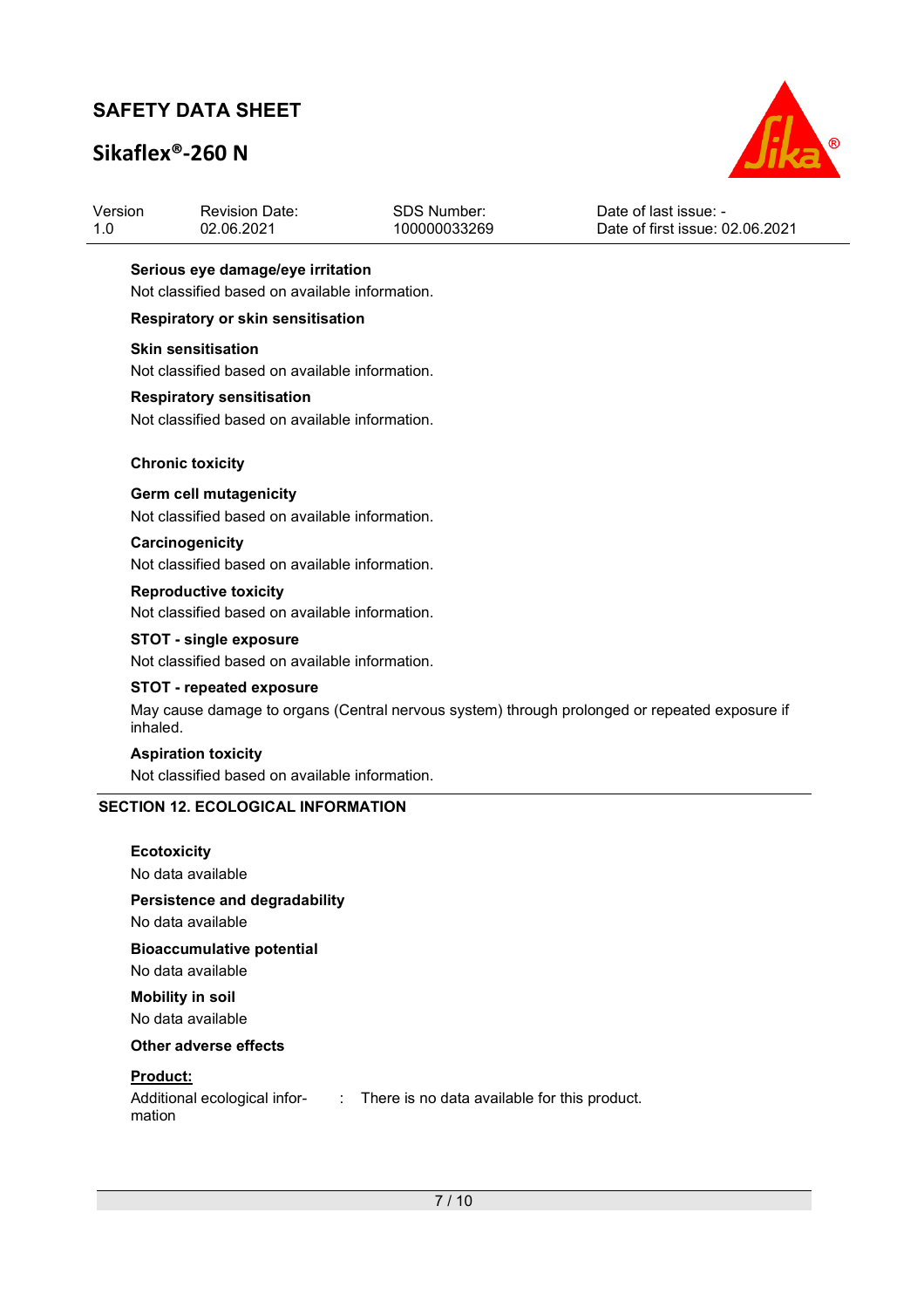## **Sikaflex®-260 N**



| Version | <b>Revision Date:</b> | SDS Number:  | Date of last issue: -           |
|---------|-----------------------|--------------|---------------------------------|
| 1.0     | 02.06.2021            | 100000033269 | Date of first issue: 02.06.2021 |
|         |                       |              |                                 |

#### **SECTION 13. DISPOSAL CONSIDERATIONS**

| <b>Disposal methods</b> |                                                                                                                                      |
|-------------------------|--------------------------------------------------------------------------------------------------------------------------------------|
| Waste from residues     | Do not contaminate ponds, waterways or ditches with chemi-<br>cal or used container.<br>Send to a licensed waste management company. |
| Contaminated packaging  | Empty remaining contents.<br>Dispose of as unused product.<br>Do not re-use empty containers.                                        |

If potential for exposure exists refer to Section 8 for specific personal protective equipment.

#### **SECTION 14. TRANSPORT INFORMATION**

#### **International Regulations**

#### **UNRTDG**

Not regulated as a dangerous good

**IATA-DGR** Not regulated as a dangerous good

#### **IMDG-Code**

Not regulated as a dangerous good

#### **Transport in bulk according to Annex II of MARPOL 73/78 and the IBC Code**

Not applicable for product as supplied.

#### **National Regulations**

**ADG**

Not regulated as a dangerous good

#### **SECTION 15. REGULATORY INFORMATION**

#### **Safety, health and environmental regulations/legislation specific for the substance or mixture**

| Standard for the Uniform<br>No poison schedule number allocated<br>Scheduling of Medicines and<br>Poisons |                                                                                                                                                                                                               |
|-----------------------------------------------------------------------------------------------------------|---------------------------------------------------------------------------------------------------------------------------------------------------------------------------------------------------------------|
| International Chemical Weapons Convention (CWC)<br>Schedules of Toxic Chemicals and Precursors            | Not applicable                                                                                                                                                                                                |
| <b>Prohibition/Licensing Requirements</b>                                                                 | $\therefore$ There is no applicable prohibition,<br>authorisation and restricted use<br>requirements, including for carcino-<br>gens referred to in Schedule 10 of<br>the model WHS Act and Regula-<br>tions. |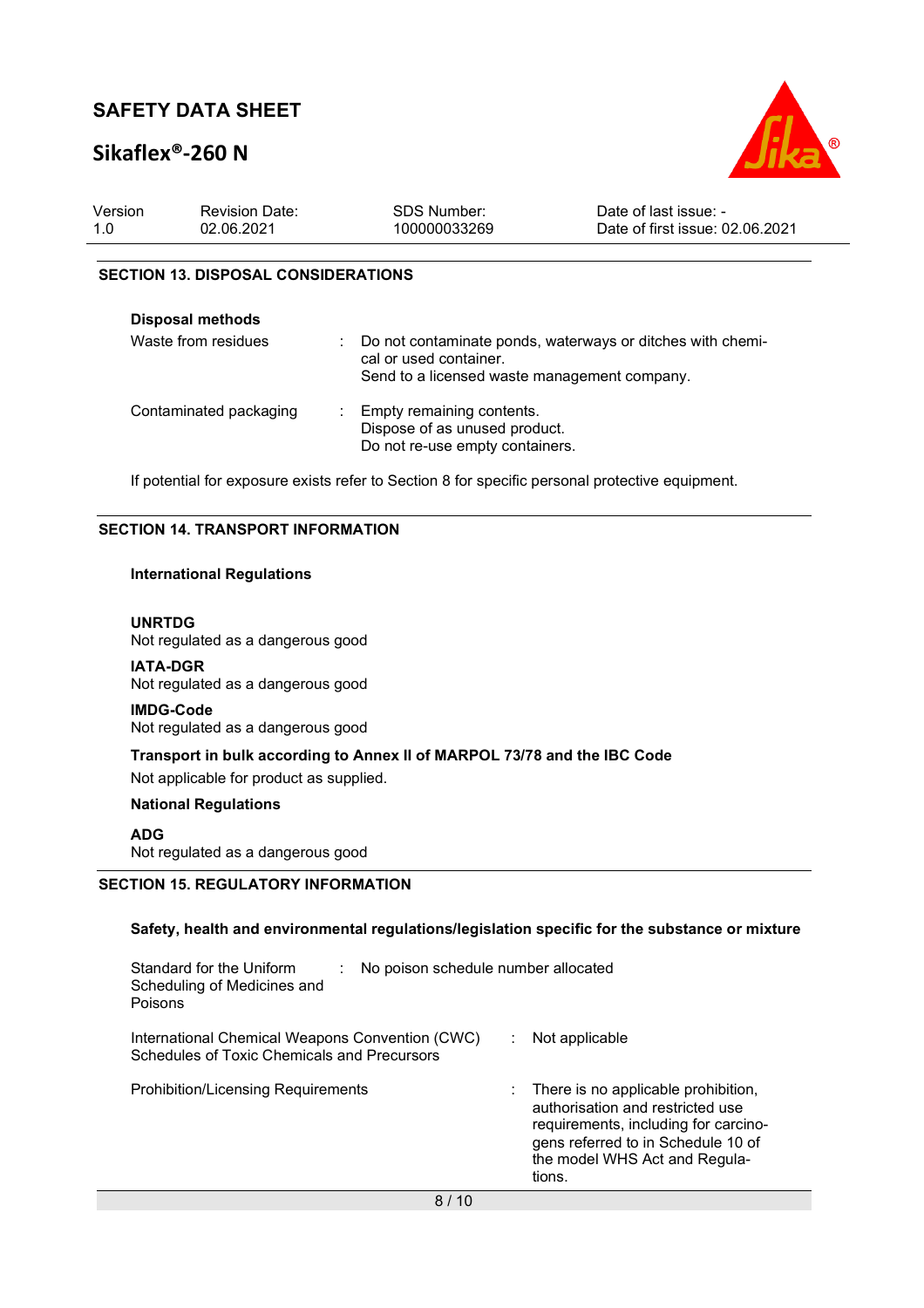# **Sikaflex®-260 N**



| Version | <b>Revision Date:</b> | SDS Number:  | Date of last issue: -           |
|---------|-----------------------|--------------|---------------------------------|
| 1.0     | 02.06.2021            | 100000033269 | Date of first issue: 02.06.2021 |

**The components of this product are reported in the following inventories:**  AIIC **integral integral integral in the inventory**, or in compliance with the inventory

#### **SECTION 16. OTHER INFORMATION**

| <b>Revision Date</b>                    | 02.06.2021                                                                                                                                                                                                                                        |
|-----------------------------------------|---------------------------------------------------------------------------------------------------------------------------------------------------------------------------------------------------------------------------------------------------|
| Date format                             | dd.mm.yyyy                                                                                                                                                                                                                                        |
| <b>Full text of other abbreviations</b> |                                                                                                                                                                                                                                                   |
| AU OEL                                  | Australia. Workplace Exposure Standards for Airborne Con-<br>taminants.                                                                                                                                                                           |
| AU OEL / TWA                            | Exposure standard - time weighted average                                                                                                                                                                                                         |
| AU OEL / STEL                           | Exposure standard - short term exposure limit                                                                                                                                                                                                     |
| <b>ADG</b>                              | Australian Dangerous Goods Code.                                                                                                                                                                                                                  |
| <b>ADR</b>                              | European Agreement concerning the International Carriage of<br>Dangerous Goods by Road                                                                                                                                                            |
| <b>CAS</b>                              | <b>Chemical Abstracts Service</b>                                                                                                                                                                                                                 |
| <b>DNEL</b>                             | Derived no-effect level                                                                                                                                                                                                                           |
| <b>EC50</b>                             | Half maximal effective concentration                                                                                                                                                                                                              |
| <b>GHS</b>                              | Globally Harmonized System                                                                                                                                                                                                                        |
| <b>IATA</b>                             | International Air Transport Association                                                                                                                                                                                                           |
| <b>IMDG</b>                             | International Maritime Code for Dangerous Goods                                                                                                                                                                                                   |
| LD <sub>50</sub>                        | Median lethal dosis (the amount of a material, given all at<br>once, which causes the death of 50% (one half) of a group of<br>test animals)                                                                                                      |
| <b>LC50</b>                             | Median lethal concentration (concentrations of the chemical in<br>air that kills 50% of the test animals during the observation<br>period)                                                                                                        |
| <b>MARPOL</b>                           | International Convention for the Prevention of Pollution from<br>Ships, 1973 as modified by the Protocol of 1978                                                                                                                                  |
| <b>OEL</b>                              | Occupational Exposure Limit                                                                                                                                                                                                                       |
| <b>PBT</b>                              | Persistent, bioaccumulative and toxic                                                                                                                                                                                                             |
| <b>PNEC</b>                             | Predicted no effect concentration                                                                                                                                                                                                                 |
| <b>REACH</b>                            | Regulation (EC) No 1907/2006 of the European Parliament<br>and of the Council of 18 December 2006 concerning the Reg-<br>istration, Evaluation, Authorisation and Restriction of Chemi-<br>cals (REACH), establishing a European Chemicals Agency |
| <b>SVHC</b>                             | Substances of Very High Concern                                                                                                                                                                                                                   |
| vPvB                                    | Very persistent and very bioaccumulative                                                                                                                                                                                                          |

Safety Data Sheets are updated frequently. Please ensure that you have a current copy. SDS may be obtained from the following website: aus.sika.com

The information contained in this Safety Data Sheet corresponds to our level of knowledge at the time of publication. All warranties are excluded. Our most current General Sales Conditions shall apply. Please consult the product data sheet prior to any use and processing.

Changes as compared to previous version !